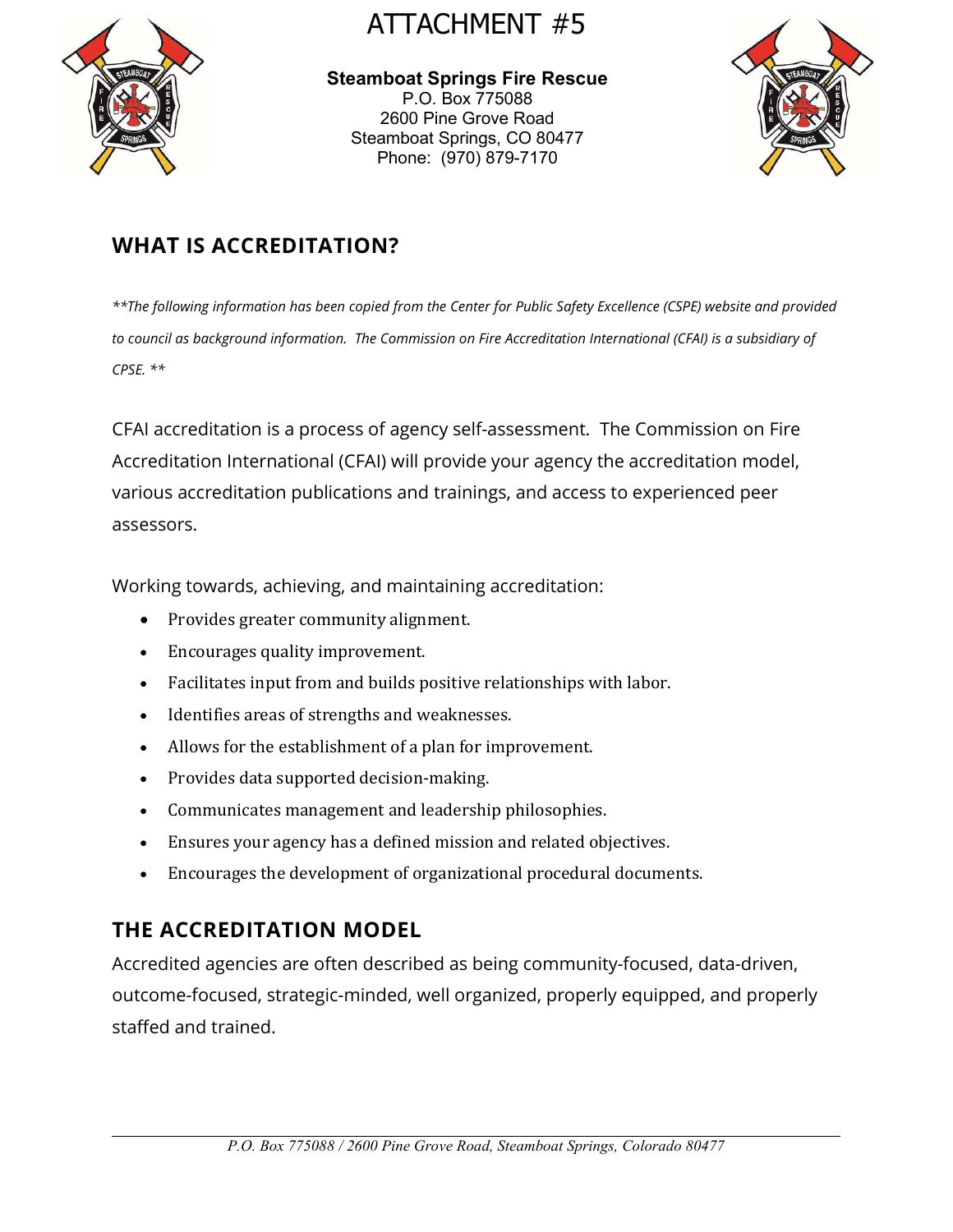

#### Steamboat Springs Fire Rescue

P.O. Box 775088 2600 Pine Grove Road Steamboat Springs, CO 80477 Phone: (970) 879-7170



Part of the reason for this is the holistic scope of the CFAI model. It includes 11

categories that cover the span of fire and emergency service operations:

- 1. Governance and Administration
- 2. Assessment and Planning
- 3. Goals and Objectives
- 4. Financial Resources
- 5. Community Risk Reduction Programs
- 6. Physical Resources
- 7. Human Resources
- 8. Training and Competency
- 9. Essential Resources
- 10. External Systems Relationship
- 11. Health and Safety

### SELF-ASSESSMENT – WHERE IT ALL BEGINS

Like many fire and emergency services agencies you may find yourself living in a world between public service and private demand. Your agency's goals likely include reducing property and life loss and promoting employee safety; however, you often find yourself making choices. Before making choices, wouldn't you want to know your current status…. that's where self-assessment is invaluable.

Self-assessment is an excellent way of coping with the rise of performance-based budgeting. This type of budgeting requires measuring, benchmarking, and analysis, all of which are in the CFAI model. Government accountability has also been an emerging trend for the last few decades. Self-assessment provides a reliable response to increased oversight by managers and elected officials and potential criticism from the community.